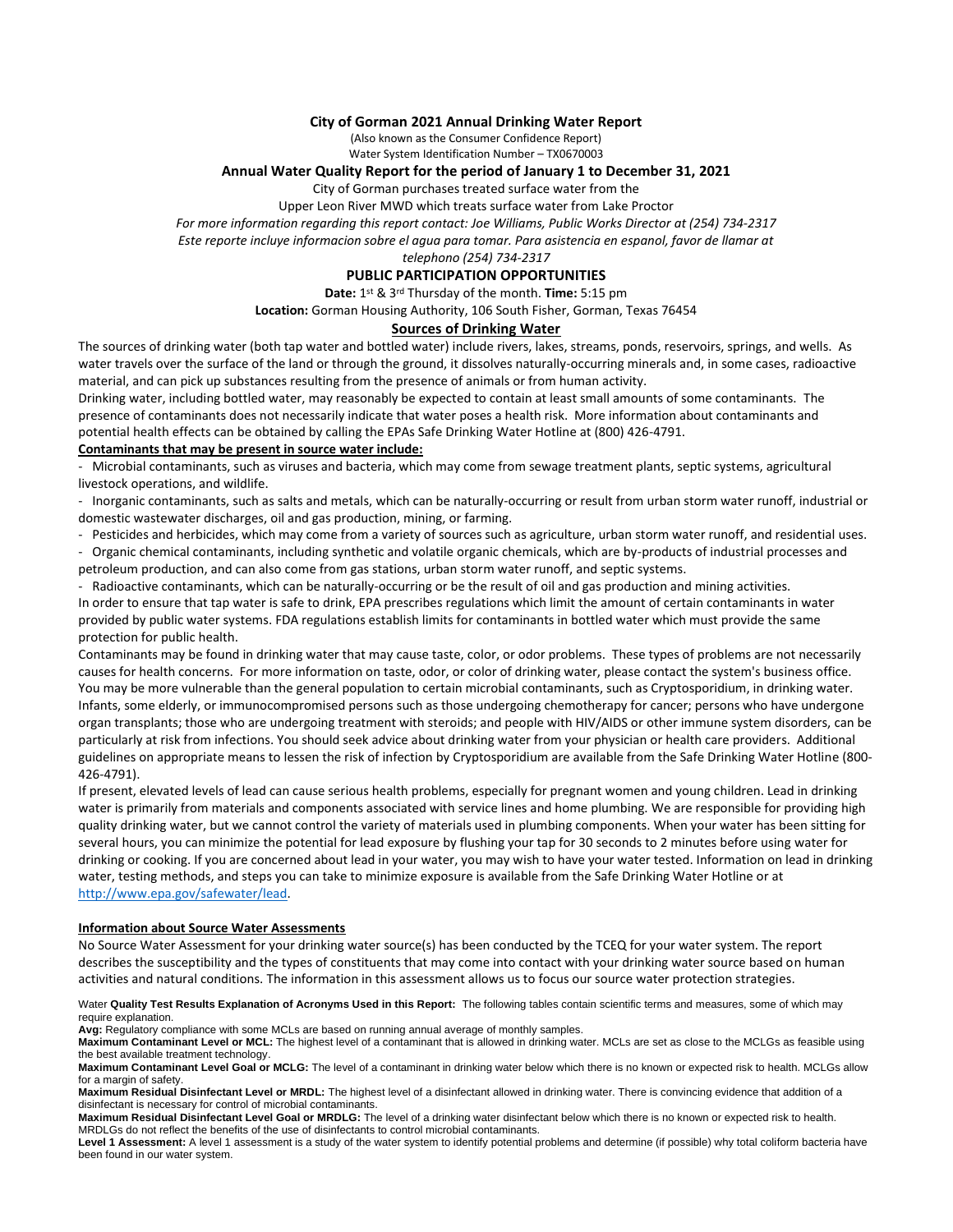**Level 2 Assessment:** A level 2 assessment is a very detailed study of the water system to identify potential problems and determine (if possible why an E. coli MCL violation has occurred and/or why total coliform bacteria have been found in our water system on multiple occasions.

**Treatment Technique or TT:** A required process intended to reduce the level of a contaminant in drinking water.<br>**MFL:** million fibers per liter (a measure of asbestos) **na:** not applicable

**mrem:** millirems per year (a measure of radiation absorbed by the body) **pCi/L:** picocuries per liter (a measure of radioactivity)

**ppm:** milligrams per liter or parts per million-or one ounce in 7,350 gallons of water. **ppq:** parts per quadrillion, or picograms per liter (pg/L)

**MFL:** million fibers per liter (a measure of asbestos) **na:** not applicable **na:** not applicable **n**<br>**niteral**: millirems per year (a measure of radiation absorbed by the body) **NTU:** nephelometric turbidity units (a meas **ppb:** micrograms per liter or parts per billion-or one ounce in 7,350,000 gallons of water.<br> **ppt:** parts per tillion, or nanograms per liter (ng/L)

# **Disinfectant (Chloramine) levels Testing Results in the City of Gorman Distribution System**

| <b>Disinfectant</b> | Year of<br>Range | Average<br>Level | <b>Minimum</b><br>∟evel | <b>Maximum</b><br>Level | <b>MRDL</b> | <b>MRDLG</b> | Unit of<br><b>Measurement</b> | Violation | <b>Source of Chemical</b>                |
|---------------------|------------------|------------------|-------------------------|-------------------------|-------------|--------------|-------------------------------|-----------|------------------------------------------|
| Chloramines         | 2021             | 2.0              | 0.70                    | 4.9                     | 4.0         | 4.0          | ppm                           | N         | Disinfectant used to control<br>microbes |

### **Microbiological (Coliforms) Testing Results in the City of Gorman System**

| Type of<br>Contaminant | Year of Range | <b>Total</b><br><b>Coliform</b><br>Maximum<br>Contaminant<br>Level                           | E. coli<br><b>Maximum</b><br>Contaminant<br>Level | <b>Total Number</b><br>of Positive E.<br>coli or<br><b>Positive Total</b><br><b>Coliform</b><br><b>Samples</b><br><b>Collected</b> | <b>Violation</b> | <b>Likely Source of</b><br>Contaminant |
|------------------------|---------------|----------------------------------------------------------------------------------------------|---------------------------------------------------|------------------------------------------------------------------------------------------------------------------------------------|------------------|----------------------------------------|
| Coliform bacteria      | 2021          | Two or more<br>samples<br>collected in a<br>month which<br>are total<br>coliform<br>positive | $\Omega$                                          | 0                                                                                                                                  | N                | Naturally present in<br>environment    |

## **2021 Water Loss Audit Information**

| <b>Time Period Covered by Audit</b> | <b>Estimated Gallons of Water Lost During 2021</b> | <b>Comments and/or Explanations</b>                                                                        |
|-------------------------------------|----------------------------------------------------|------------------------------------------------------------------------------------------------------------|
| January to December 2021            | 1,915,327                                          | Most of the water lost during 2021 was the result of<br>flushing to maintain water quality or leaks in the |
|                                     |                                                    | distribution system                                                                                        |

#### **2020 Regulated Contaminants Detected**

#### **Lead and Copper** Definitions:

Action Level Goal (ALG): The level of a contaminant in drinking water below which there is no known or expected risk to health. ALGs allow for a margin of safety. Action Level: The concentration of a contaminant which, if exceeded, triggers treatment or other requirements which a water system must follow.

| Lead and<br>Copper | Date<br><b>Sampled</b> | MCLG | Action<br>Level(AL) | 90 <sup>th</sup><br>Percentile | #Sites<br>Over AL | Units | Violation | <b>Likely Source of</b><br>Contamination                                                                      |
|--------------------|------------------------|------|---------------------|--------------------------------|-------------------|-------|-----------|---------------------------------------------------------------------------------------------------------------|
| Copper             | 2021                   | 1.3  | 1.3                 | 0.311                          |                   | ppm   | N         | Erosion of natural deposits; Leaching from wood<br>preservatives; Corrosion of household plumbing<br>systems. |

#### **Regulated Contaminants in the City of Gorman Distribution System**

| <b>Disinfectants and</b><br><b>Disinfection</b><br><b>By-Products</b> | <b>Collection</b><br>Date | <b>Highest</b><br>Level<br><b>Detected</b> | Range of<br><b>Levels</b><br><b>Detected</b>        | <b>MCLG</b>              | <b>MCL</b> | <b>Units</b> | <b>Violation</b> | <b>Likely Source of Contamination</b>                                                              |
|-----------------------------------------------------------------------|---------------------------|--------------------------------------------|-----------------------------------------------------|--------------------------|------------|--------------|------------------|----------------------------------------------------------------------------------------------------|
| Haloacetic Acids (HAA5)                                               | 2021                      | 32                                         | $9.7 - 43.1$                                        | No goal for<br>the total | 60         | ppb          | N                | By-product of drinking water<br>disinfection.                                                      |
| <b>Total Trihalomethanes</b><br>(TTHM)                                | 2021                      | 65                                         | $42.1 - 74.5$                                       | No goal for<br>the total | 80         | ppb          | N                | By-product of drinking water<br>disinfection.                                                      |
| <b>Inorganic Contaminants</b>                                         | <b>Collection</b><br>Date | <b>Highest</b><br>Level<br><b>Detected</b> | <b>Range of</b><br><b>Levels</b><br><b>Detected</b> | <b>MCLG</b>              | <b>MCL</b> | <b>Units</b> | <b>Violation</b> | <b>Likely Source of Contamination</b>                                                              |
| Nitrate<br>[measured as Nitrogen]                                     | 2021                      | 0.251                                      | $0.251 - 0.251$                                     | 10                       | 10         | ppm          | N                | Runoff from fertilizer use; Leaching<br>from septic tanks, sewage; Erosion of<br>natural deposits. |

**CITY OF GORMAN purchases water from UPPER LEON RIVER MWD. UPPER LEON RIVER MWD provides purchase surface water from Lake Proctor located in COMANCHE County.**

#### **Regulated Contaminants in the Source Water – Upper Leon River MWD**

| <b>Disinfection By-Products</b> | <b>Collection</b><br>Date | <b>Highest</b><br>Level<br><b>Detected</b> | <b>Range of</b><br>Levels<br><b>Detected</b> | <b>MCLG</b> | <b>MCL</b> | Units | <b>Violation</b> | <b>Likely Source of Contamination</b>         |
|---------------------------------|---------------------------|--------------------------------------------|----------------------------------------------|-------------|------------|-------|------------------|-----------------------------------------------|
| Chlorite                        | 2021                      | 0.77                                       | $0.105 - 0.77$                               | 0.8         |            | ppm   | N                | By-product of drinking water<br>disinfection. |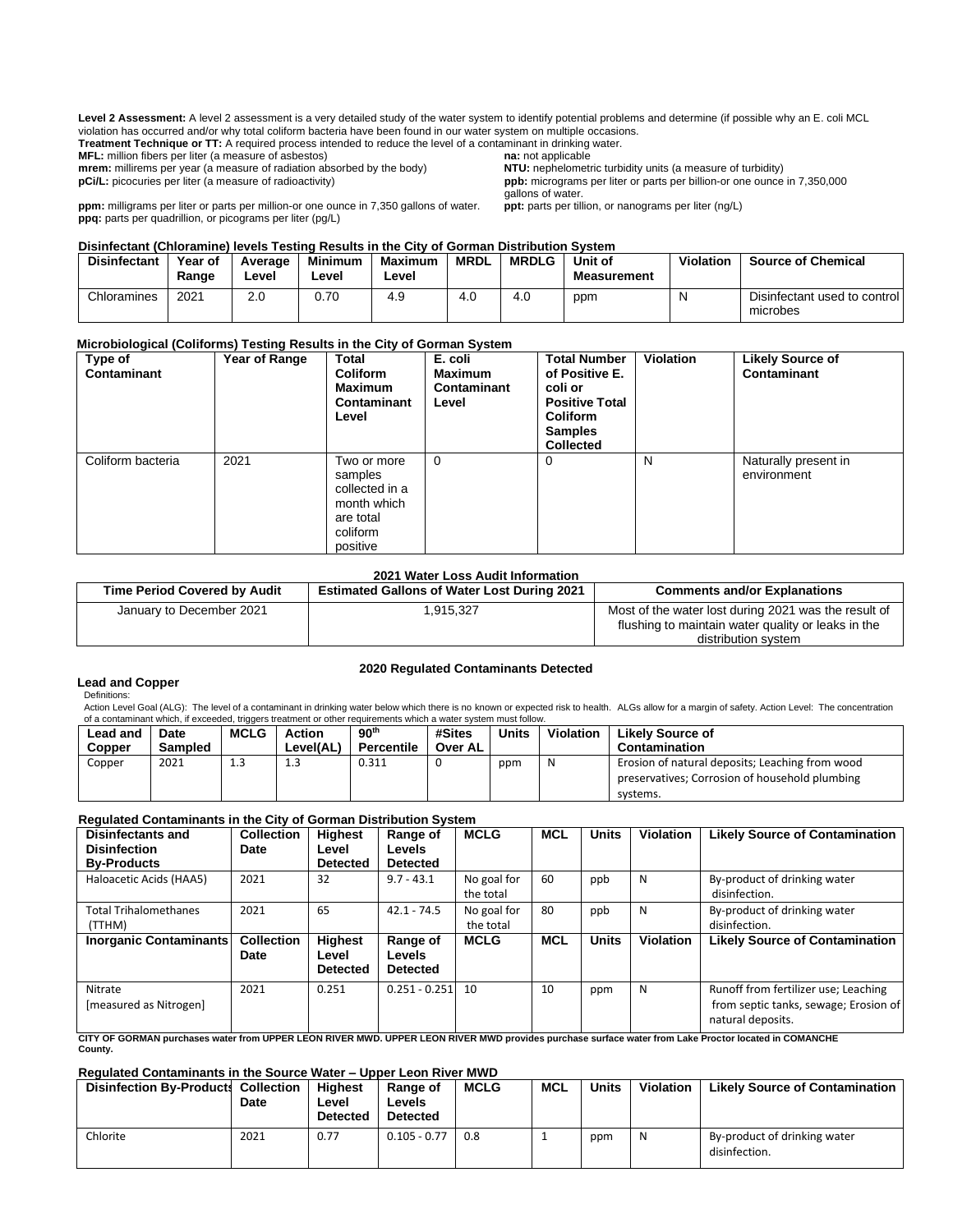| Inorganic<br><b>Contaminants</b>   | <b>Collection</b><br><b>Date</b> | <b>Highest</b><br>Level<br><b>Detected</b> | Range of<br>Individual<br><b>Samples</b> | <b>MCLG</b> | <b>MCL</b>     | <b>Units</b> | <b>Violation</b> | <b>Likely Source of Contamination</b>                                                                                            |
|------------------------------------|----------------------------------|--------------------------------------------|------------------------------------------|-------------|----------------|--------------|------------------|----------------------------------------------------------------------------------------------------------------------------------|
| <b>Barium</b>                      | 2021                             | 0.0847                                     | $0.0847 - 0.0847$ 2                      |             | $\overline{2}$ | ppm          | N                | Discharge of drilling wastes; Discharge from<br>metal refineries; Erosion of natural deposits.                                   |
| Cyanide                            | 2021                             | 50                                         | $50 - 50$                                | 200         | 200            | ppb          | N                | Discharge from plastic and fertilizer factories;<br>Discharge from steel/metal factories.                                        |
| Fluoride                           | 2021                             | 0.1                                        | $0.12 - 0.12$                            | 4           | 4.0            | ppm          | N                | Erosion of natural deposits; Water additive<br>which promotes strong teeth; Discharge from<br>fertilizer and aluminum factories. |
| Nitrate [measured as<br>Nitrogen]  | 2021                             | 0.18                                       | $0.18 - 0.18$                            | 10          | 10             | ppm          | N                | Runoff from fertilizer use; Leaching from<br>septic tanks, sewage; Erosion of natural<br>deposits.                               |
| Radioactive<br><b>Contaminants</b> | <b>Collection</b><br>Date        | <b>Highest</b><br>Level<br><b>Detected</b> | Range of<br>Individual<br><b>Samples</b> | <b>MCLG</b> | <b>MCL</b>     | <b>Units</b> | Violation        | <b>Likely Source of Contamination</b>                                                                                            |
| Beta/photon emitters               | 02/28/2018                       | 8.4                                        | $8.4 - 8.4$                              | $\Omega$    | 50             | pCi/L*       | N                | Decay of natural and man-made deposits.                                                                                          |

 **\*EPA considers 50 pCi/L to be the level of concern for beta particles.**

## **Violations**

**Chlorine**

Some people who use water containing chlorine well in excess of the MRDL could experience irritating effects to their eyes and nose. Some people drink water containing chlorine well in excess of the MRDL could experience stomach discomfort.

| <b>Violation Type</b>                                     | <b>Violation Begin</b> |            | Violation End   Violation Explanation                                                                                                                                                           |
|-----------------------------------------------------------|------------------------|------------|-------------------------------------------------------------------------------------------------------------------------------------------------------------------------------------------------|
| Disinfectant Level Quarterly<br>Operating Report (DLQOR). | 10/01/2021             | 12/31/2021 | We failed to test our drinking water for the contaminant and period indicated.<br>Because of this failure, we cannot be sure of the quality of our drinking water duri<br>the period indicated. |

### **Violations - Upper Leon River MWD**

|                                                                                                                                                                                                                                                                                                                               | <b>Interim Enhanced SWTR</b>                                                   |  |  |  |  |  |  |  |
|-------------------------------------------------------------------------------------------------------------------------------------------------------------------------------------------------------------------------------------------------------------------------------------------------------------------------------|--------------------------------------------------------------------------------|--|--|--|--|--|--|--|
| The Interim Enhanced Surface Water Treatment Rule improves control of microbial contaminants, particularly Cryptosporidium, in systems<br>using surface water, or ground water under the direct influence of surface water. The rule builds upon the treatment technique requirements of<br>the Surface Water Treatment Rule. |                                                                                |  |  |  |  |  |  |  |
| <b>Violation Type</b>                                                                                                                                                                                                                                                                                                         | <b>Violation End</b><br><b>Violation Explanation</b><br><b>Violation Begin</b> |  |  |  |  |  |  |  |
| <b>MONTHLY COMB</b><br>Turbidity levels, though relatively low, exceeded a standard for<br>02/01/2021<br>02/28/2021<br>the month indicated. Turbidity (cloudiness) levels are used to<br><b>FLTR EFFLUENT</b><br>measure effective filtration of drinking water.<br>(IESWTR/LT1)                                              |                                                                                |  |  |  |  |  |  |  |
|                                                                                                                                                                                                                                                                                                                               |                                                                                |  |  |  |  |  |  |  |
| <b>Lead and Copper Rule</b>                                                                                                                                                                                                                                                                                                   |                                                                                |  |  |  |  |  |  |  |
| The Lead and Copper Rule protects public health by minimizing lead and copper levels in drinking water, primarily by reducing water<br>corrosivity. Lead and copper enter drinking water mainly from corrosion of lead and copper containing plumbing materials.                                                              |                                                                                |  |  |  |  |  |  |  |
| <b>Violation Type</b>                                                                                                                                                                                                                                                                                                         | <b>Violation Begin</b><br><b>Violation End</b><br><b>Violation Explanation</b> |  |  |  |  |  |  |  |

| <b>Violation Type</b> | <b>Violation Begin</b> | <b>Violation End</b> | <b>Violation Explanation</b>                                    |
|-----------------------|------------------------|----------------------|-----------------------------------------------------------------|
| WATER QUALITY         | 01/01/2021             | 06/30/2021           | We failed to test our drinking water for the contaminant and    |
| <b>PARAMETER M/R</b>  |                        |                      | period indicated. Because of this failure, we cannot be sure of |
| (LCR)                 |                        |                      | the quality of our drinking water during the period indicated.  |

## **Public Notification Rule**

**The** 

The Public Notification Rule helps to ensure that consumers will always know if there is a problem with their drinking water. These notices immediately alert consumers if there is a serious problem with their drinking water (e.g., a boil water emergency).

| <b>Violation Type</b> | <b>Violation Begin</b> | <b>Violation End</b> | <b>Violation Explanation</b>                                                                                              |
|-----------------------|------------------------|----------------------|---------------------------------------------------------------------------------------------------------------------------|
|                       | 03/31/2021             | 05/27/2021           |                                                                                                                           |
| PUBLIC NOTICE RULE    |                        |                      | We failed to adequately notify you, our drinking water consumers, about                                                   |
| LINKED TO VIOLATION   |                        |                      | a violation of the drinking water regulations.                                                                            |
|                       | 03/17/2021             | 05/27/2021           | We failed to adequately notify you, our drinking water consumers, about<br>a violation of the drinking water regulations. |